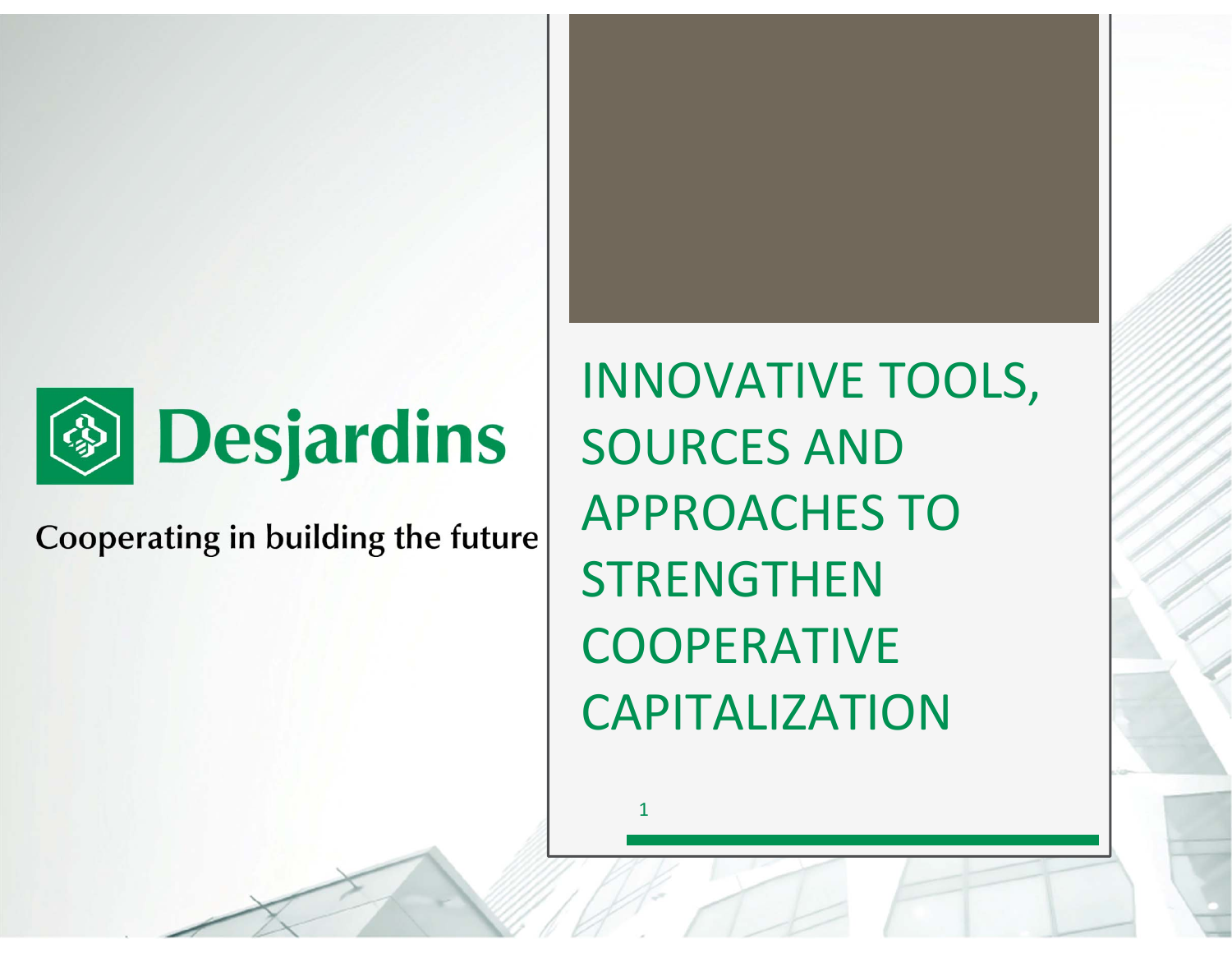

## **<sup><sup>1</sup>Desjardins**</sup>

# **Agenda**

- **1. GENERAL FACTS AND FILENE SURVEY OF COOPERATIVE CAPITAL**
- **2. ABOUT DESJARDINS**
- **3. CAPITAL**
- **4. SELF‐GENERATION OF CAPITAL, PROFITABILITY AND PRODUCTIVITY**
- **5. CONCLUSION**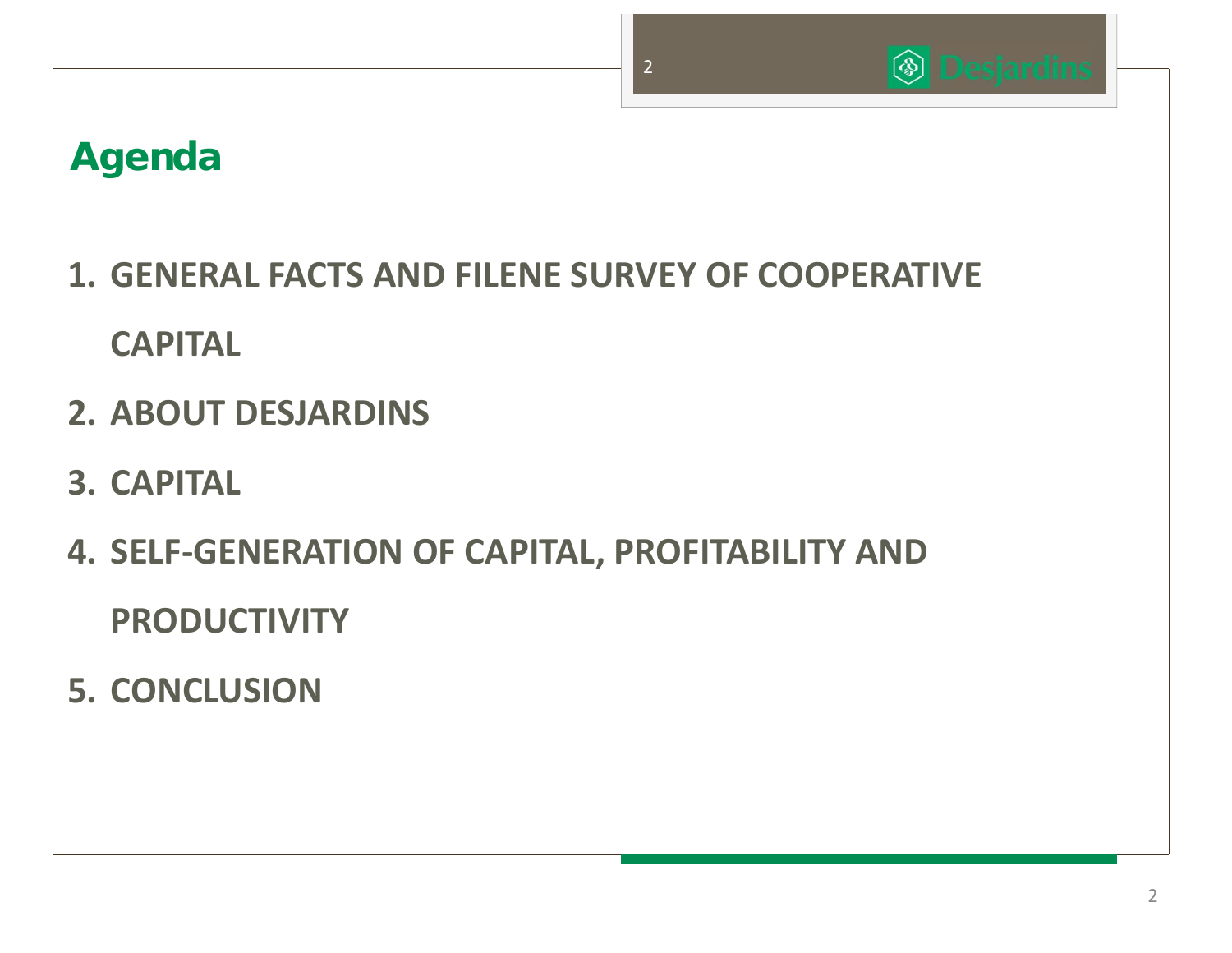

# **GENERAL FACTSAND FILENE SURVEY OF COOPERATIVE CAPITAL**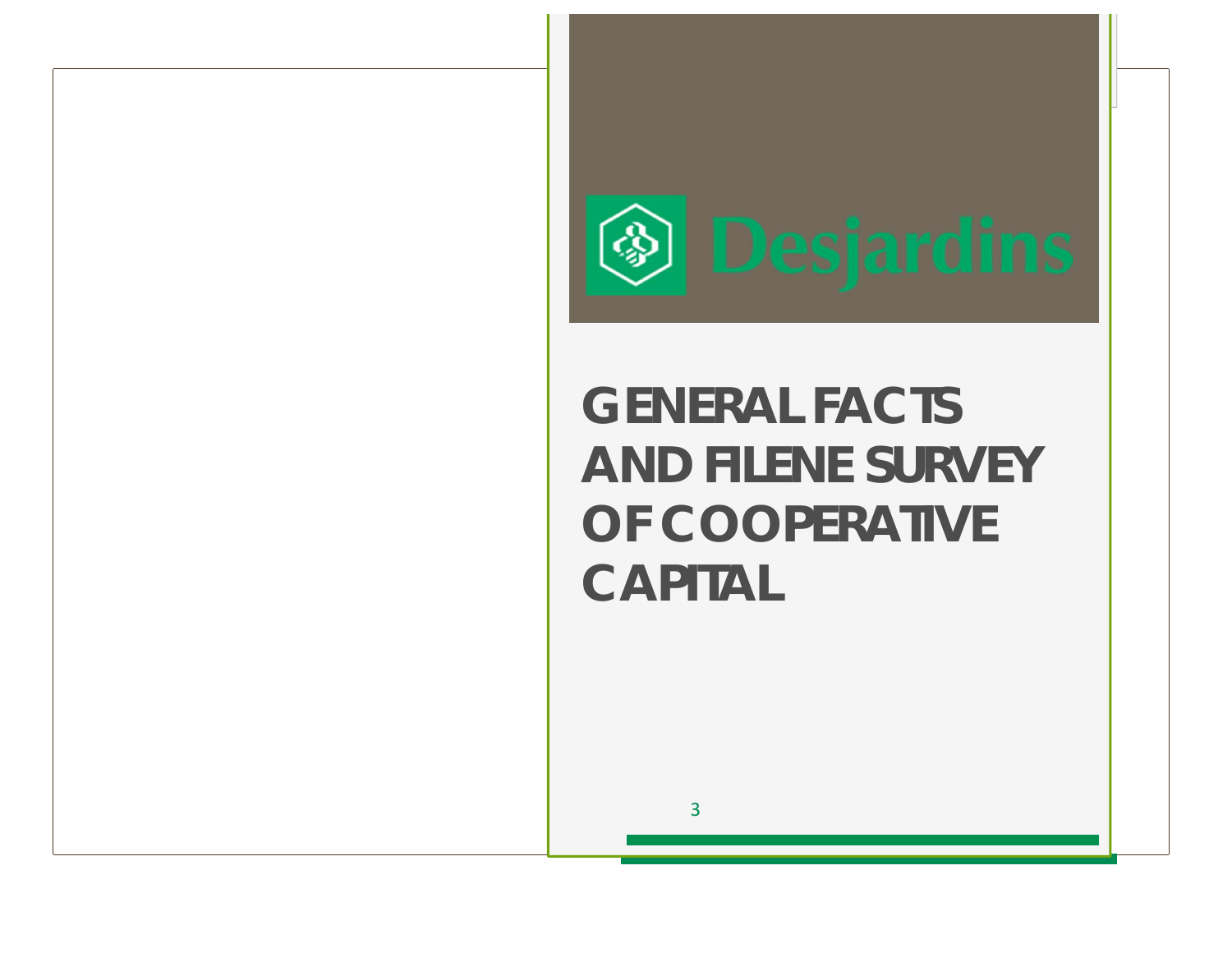44

# **General facts and findings of Filene survey**

- •**ACCESS TO CAPITAL IS VITAL FOR ANY BUSINESS, INCLUDING COOPERATIVES**
- • **ENSURE CAPITAL SOURCES WHILE PRESERVING MEMBER CONTROL CAN BE ACHALLENGE FOR COOPERATIVES**
- $\bullet$  **HISTORICALLY, COOPERATIVE CAPITAL ORIGINATES FROM RETAINED EARNINGS AND WITHDRAWABLE CAPITAL (MEMBERS SHARE)**
- $\bullet$  **SUCCESS CAN PUT SOME PRESSURE ON CAPITAL ‐ IS MEMBER SHARE AND RETAINED EARNINGS SUFFICIENT TO GENERATE THE NECESSARY CAPITAL FOR GROWTH?**
- $\bullet$  **COOPERATIVES ARE NOT ALL THE SAME. THE INDUSTRIES IN WHICH COOPERATIVES OPERATE AND THE TYPE OF COOP WILL IMPACT ITS CAPITAL STRUCTURE**

#### • **SO WHAT CAN WE DO?**

**<sup><sup>1</sup>** Desjardins</sub></sup>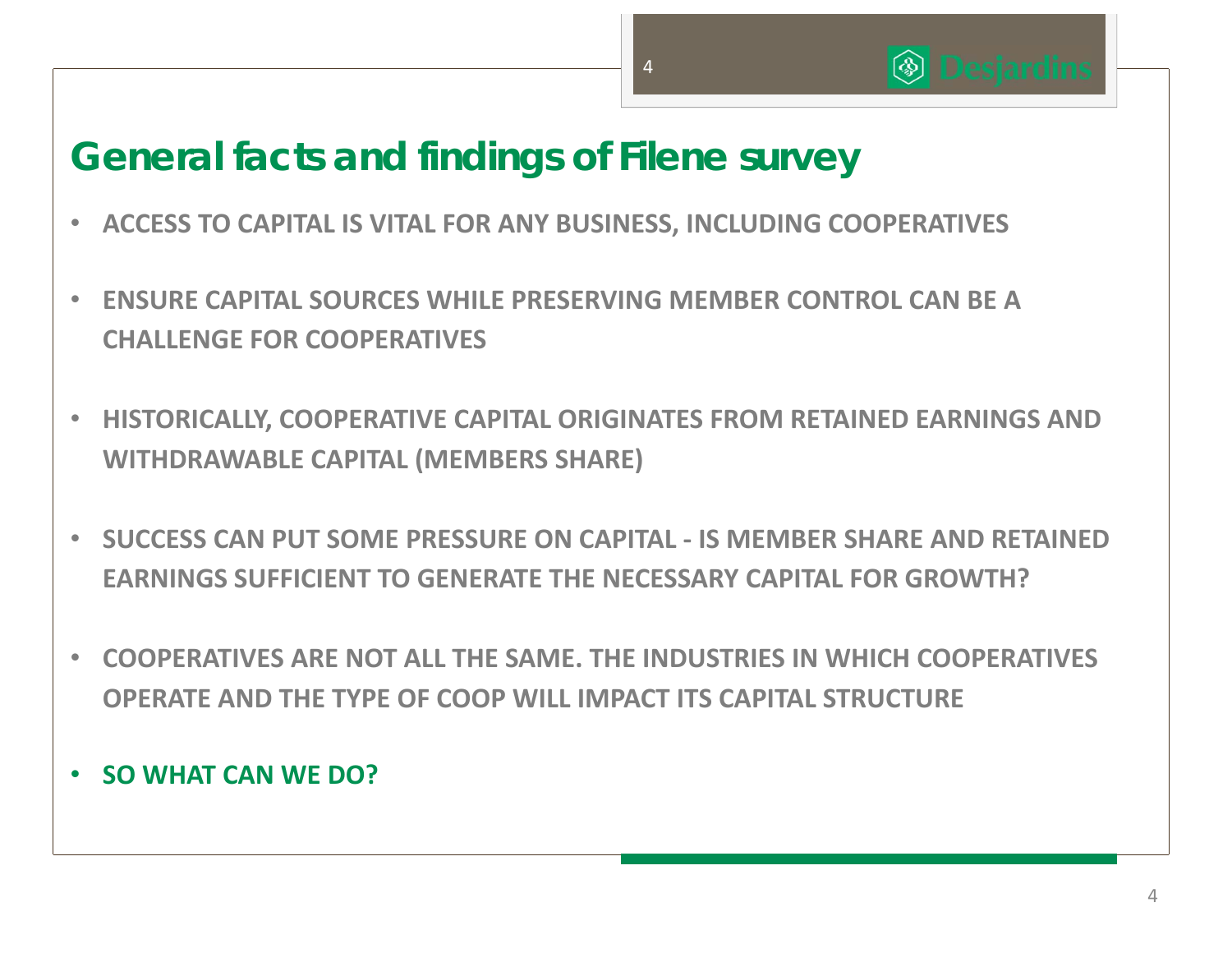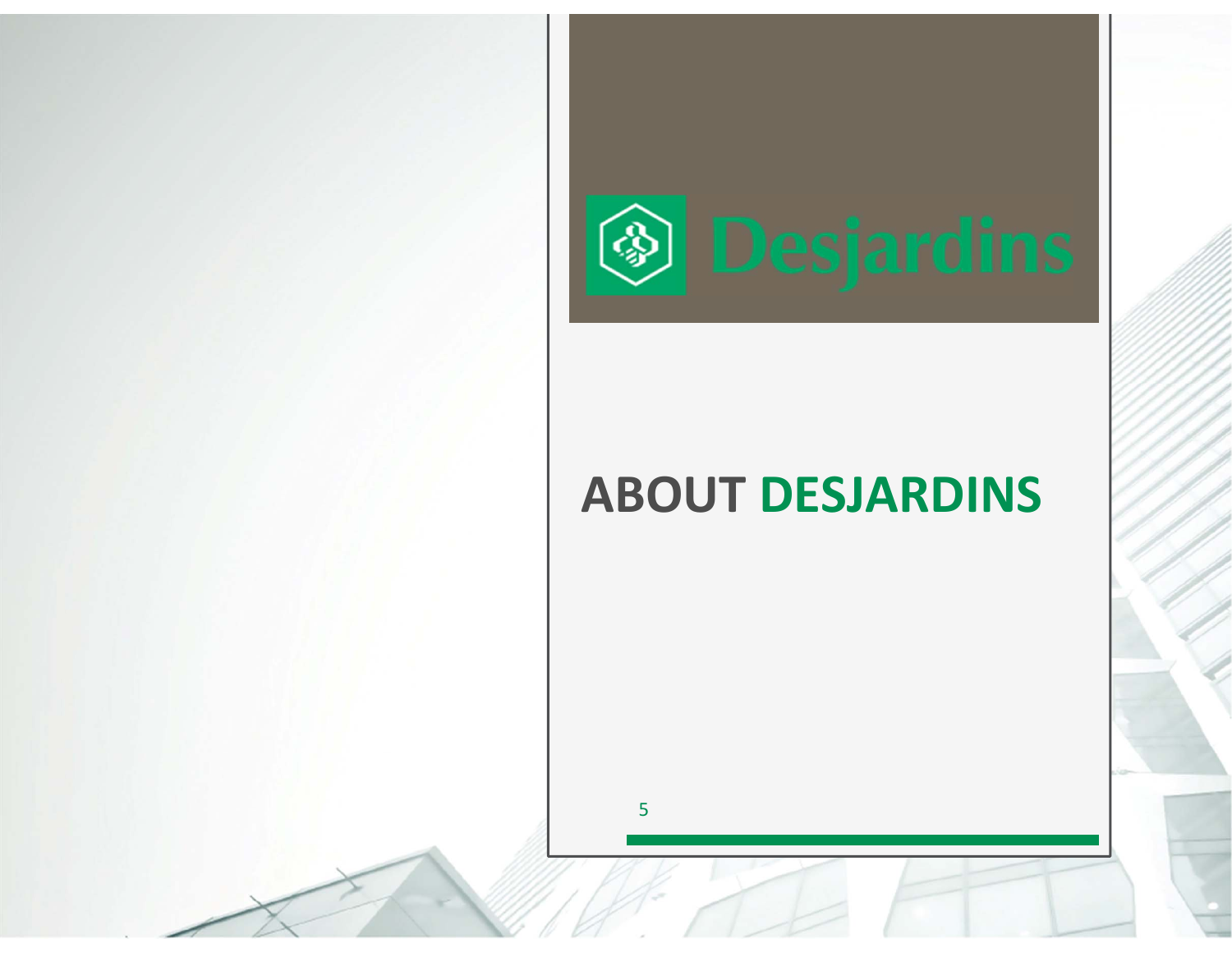## THE COOPERATIVE MODEL: **CREATING SUSTAINABLE PROSPERITY**



66

#### 6

**<b>Desjardins**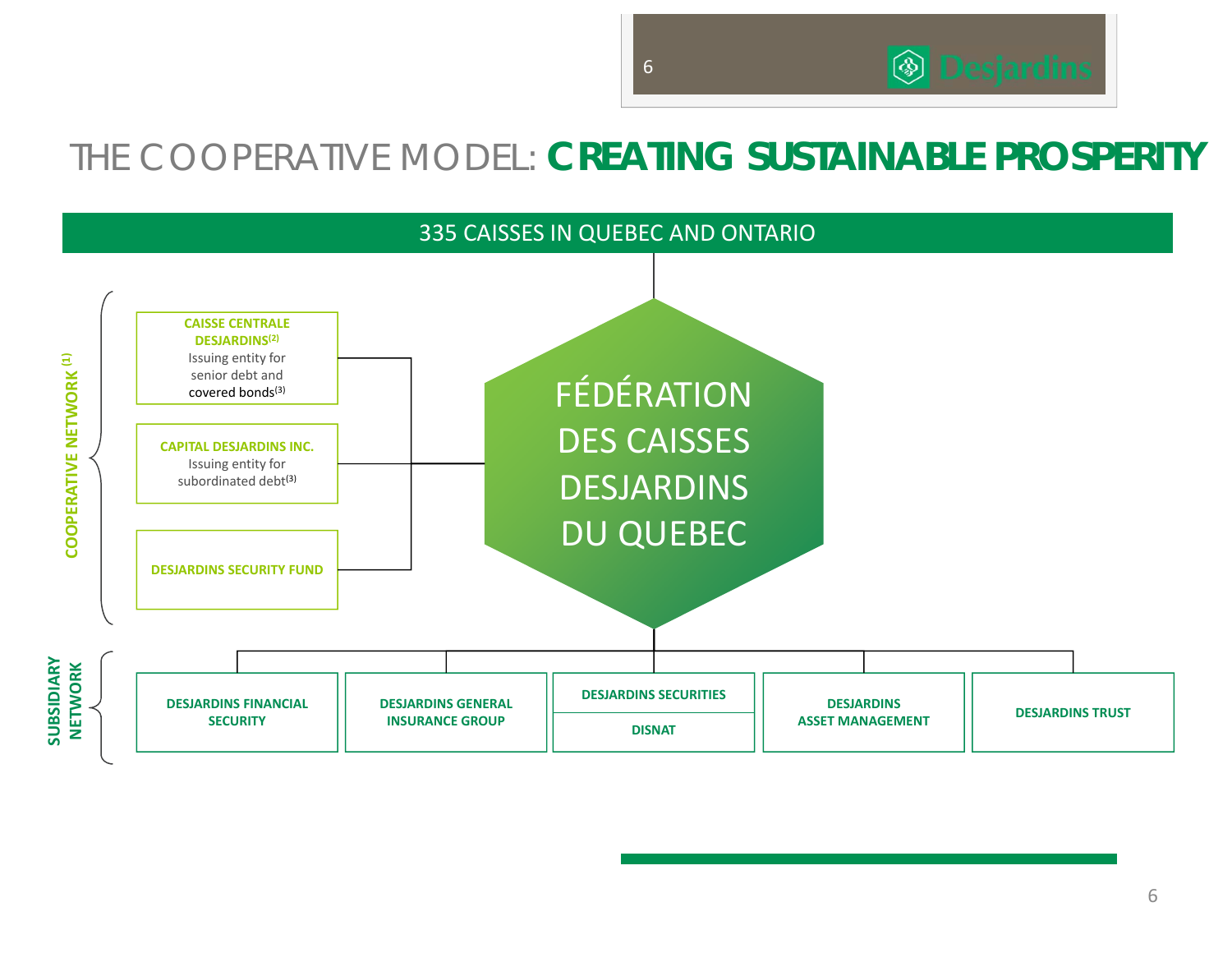## THE LARGEST FINANCIAL COOPERATIVE GROUP IN **CANADA**

#### Who we **are**

- ... Founded in Quebec in 1900
- ... Network of 335 credit unions or "caisses"
- ... More than 7 million members and clients
- ... More than 45,000 employees and 4,800 elected officers
- ... A strong advisory team of representatives and experts
- ... \$CAD 251BN in assets
- ... \$CAD 1,593 million in surplus earnings for 2014
- ... \$CAD 1,093 million in surplus earnings for the first half of 2015

#### Select **recognition**

Quebec's largest private employer and among the 20 largest in Canada

In the world:

- ... The  $5<sup>th</sup>$  strongest financial institution by Bloomberg ( $1<sup>st</sup>$  in North America)
- ... The 5<sup>th</sup> largest financial cooperative group
- ... The  $26<sup>th</sup>$  safest financial institution by Global Finance (4<sup>th</sup> in North America)
- ... The 98<sup>th</sup> most important deposit-taking financial institution

#### Business **segments**

**Personal Services, Business and Institutional Services**

**Property and Casualty Insurance** 

**Wealth Management, Life and Health Insurance**

**Other**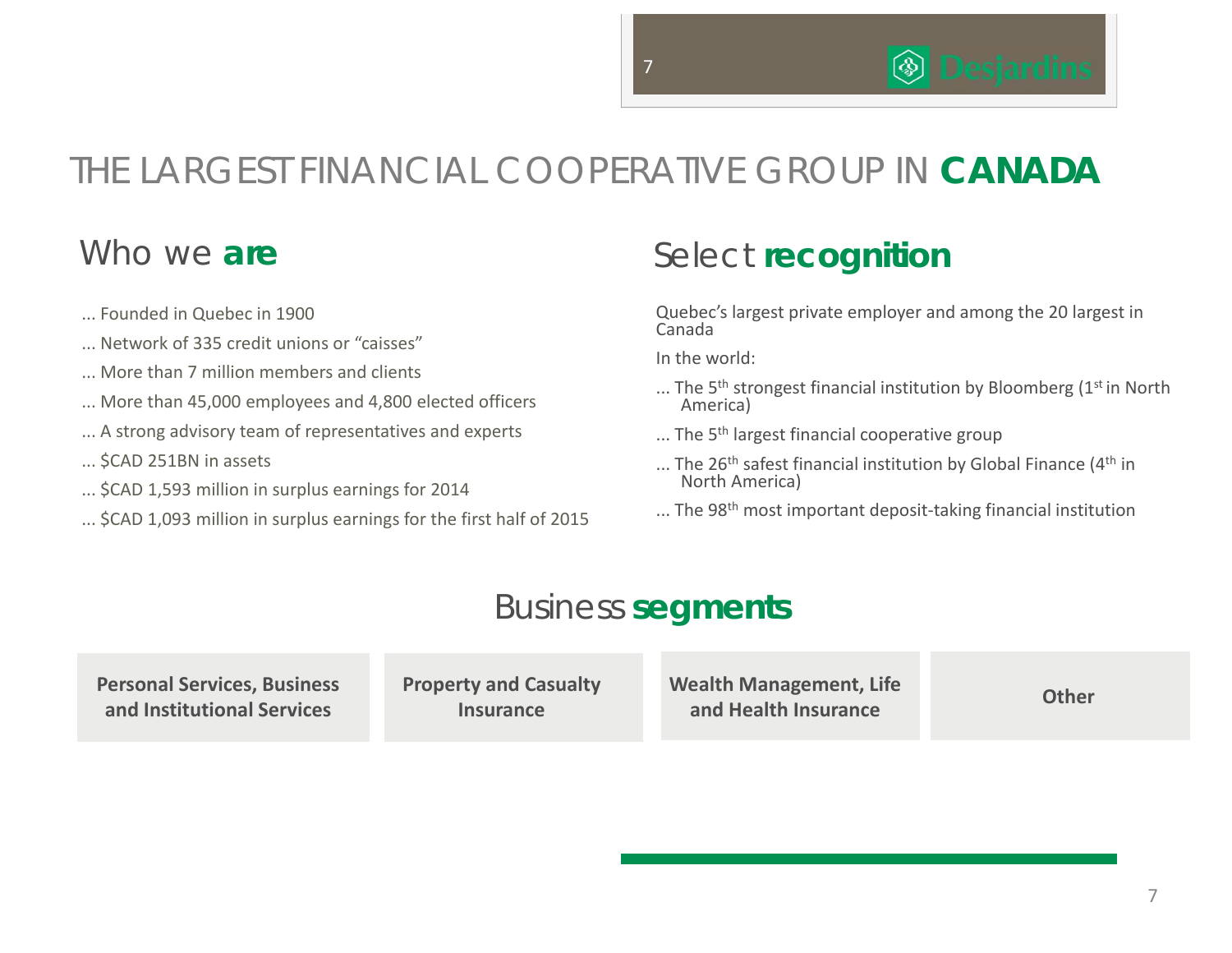#### 88

## **S** Desjardins

#### MARKET **LEADERSHIP**

#### **LEADING MARKET SHARES IN QUEBEC**

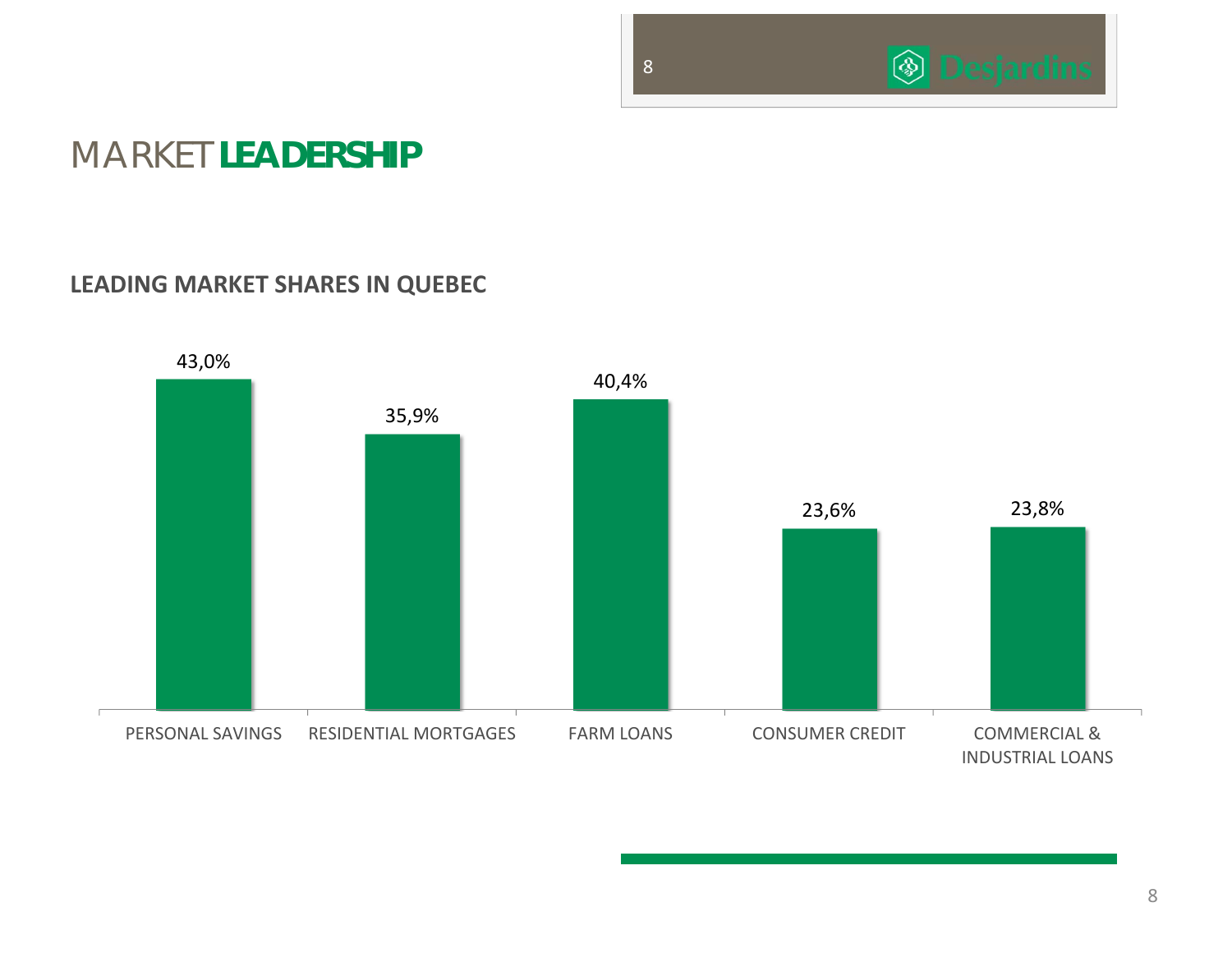## LEADING NORTH AMERICAN FINANCIAL **INSTITUTION**

Desjardins Group is one of the best‐capitalized financial institutions in North America



**<b>
S** Desjardins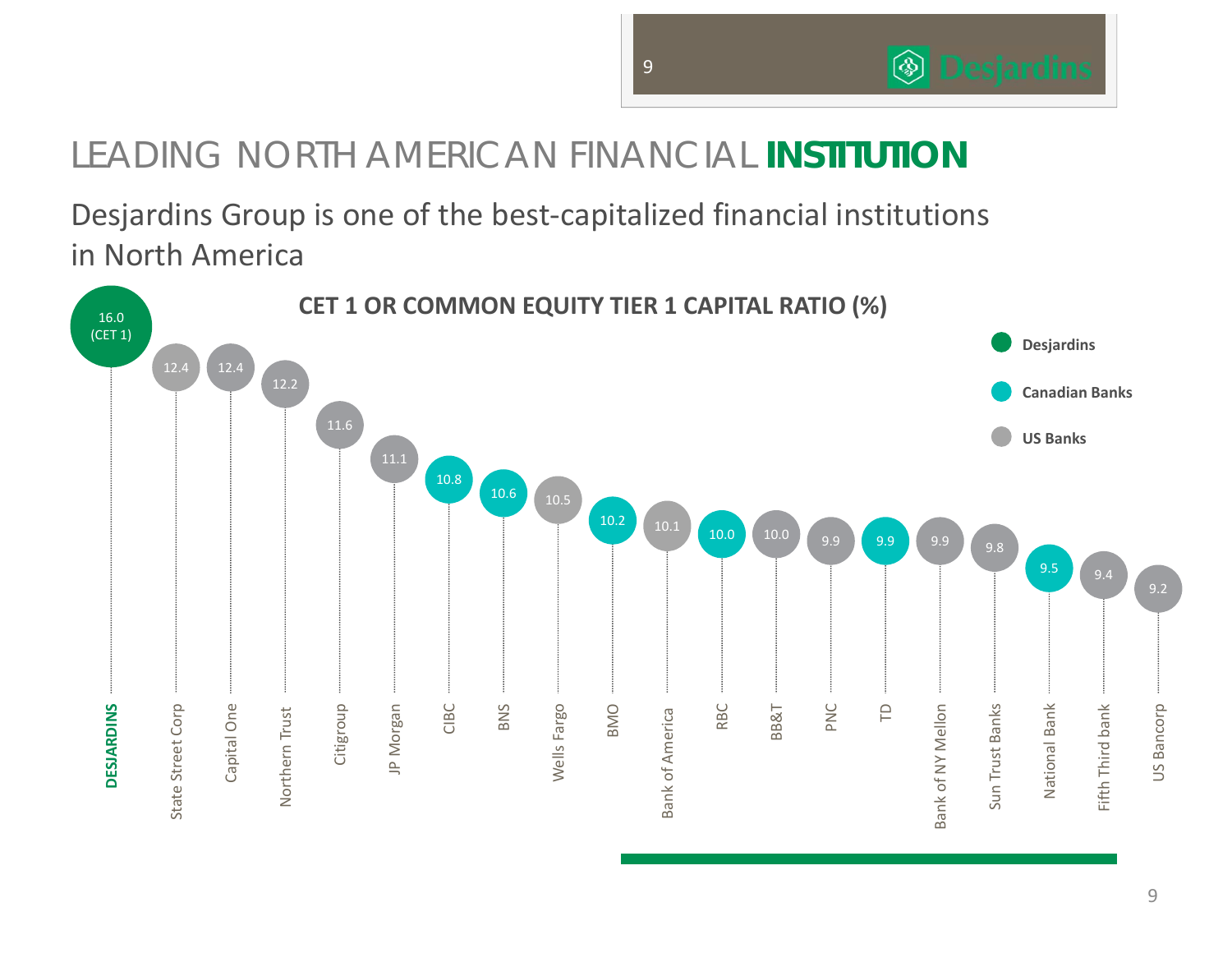**S** Desjardins

#### ENVIABLE FINANCIAL **PERFORMANCE**

|                                                   | Q2 2015                          | Q2 2014                        | 2014  |
|---------------------------------------------------|----------------------------------|--------------------------------|-------|
| Total assets (\$BN)                               | 250.9                            | 221.5                          | 229.4 |
| Loans (\$BN)<br><b>Residential mortgages</b>      | 100.2                            | 94.8                           | 97.5  |
| Consumer, credit card and<br>other personal loans | 20.9                             | 20.1                           | 20.5  |
| <b>Business and government</b>                    | 34.6                             | 31.7                           | 32.9  |
| Gross Ioans                                       | 155.7                            | 146.6                          | 150.9 |
| Deposits (\$BN)                                   | 152.8                            | 142.8                          | 146.3 |
| Equity (\$BN)                                     | 21.2                             | 18.2                           | 18.9  |
| Surplus earnings before member dividends (\$MN)   | 629 (Q2 2015)<br>1,093 (6M 2015) | 446 (Q2 2014)<br>830 (6M 2014) | 1,593 |
| CET 1 capital ratio                               | 16.0%                            | 15.5%                          | 15.7% |
| Tier 1 capital ratio                              | 16.0%                            | 15.5%                          | 15.8% |
| Total capital ratio                               | 17.7%                            | 17.8%                          | 17.9% |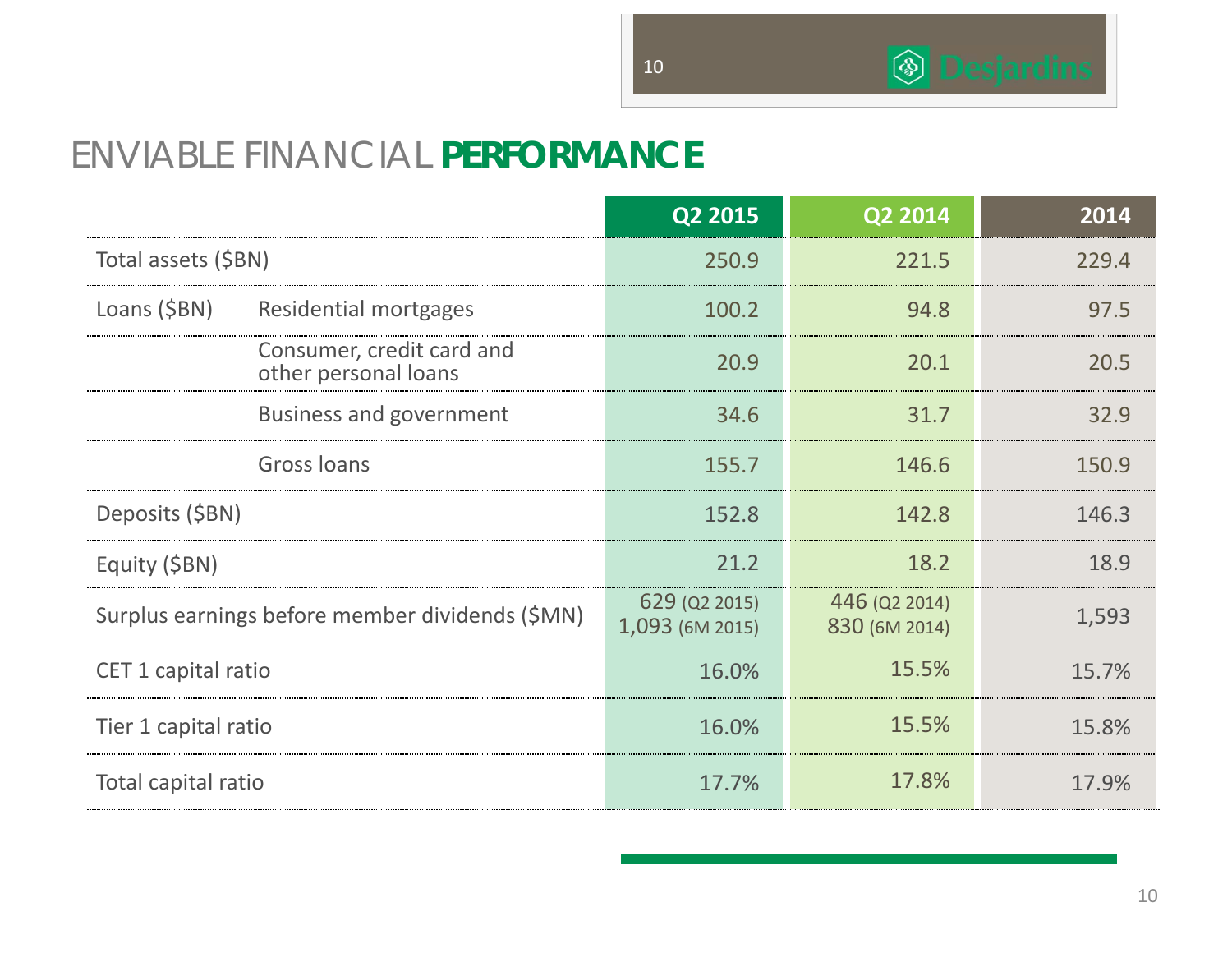## SOLID AND STEADY **PROFITABILITY**

#### **SURPLUS EARNINGS, MEMBER DIVIDENDS AND ROE (CAD \$ MN)**



**<b>
S** Desjardins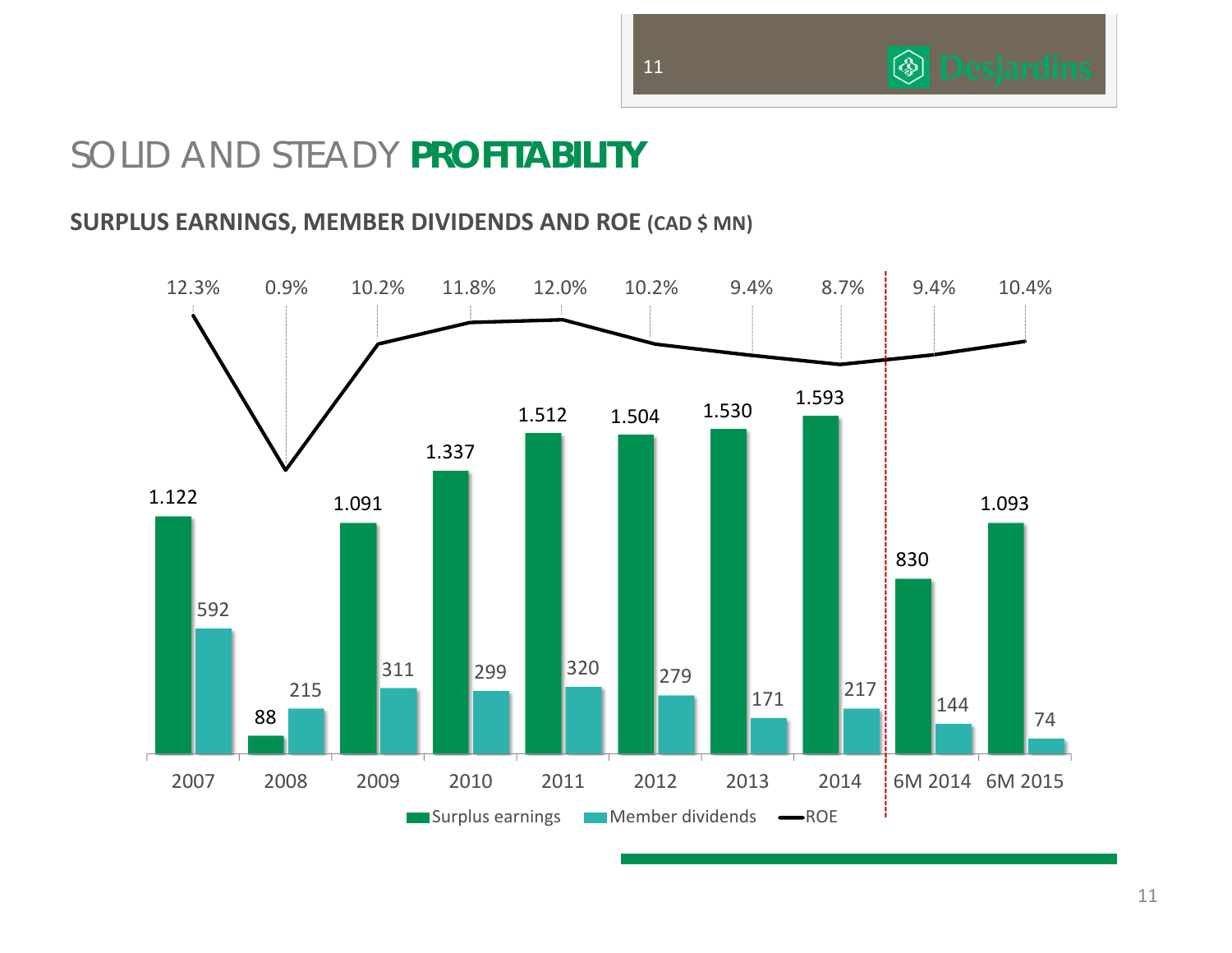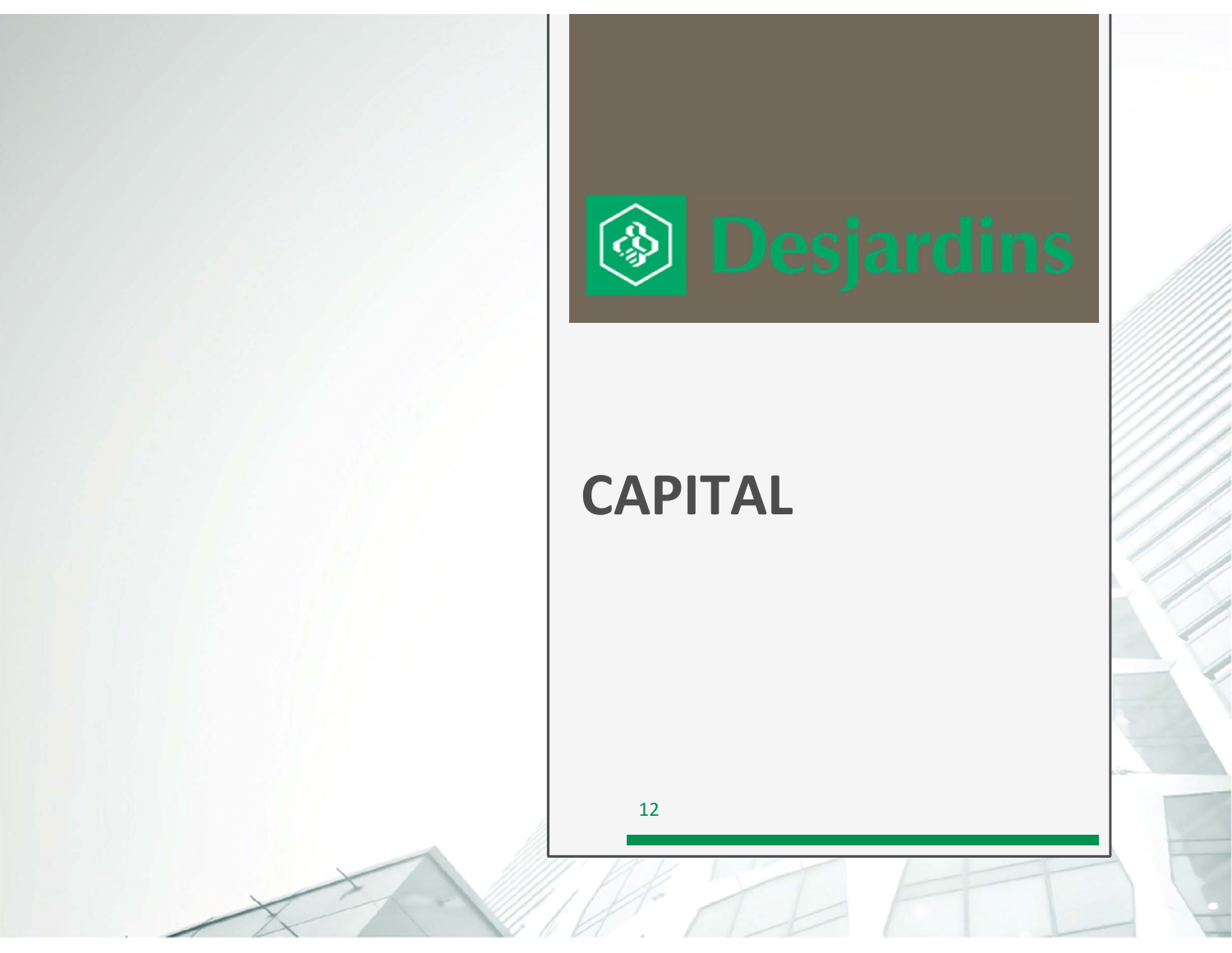

#### CAPITALIZATION **TOOLS**

• **BEFORE BASEL I (1900‐1988) AND FOR 88 YEARS: DESJARDINS GROUP USES RETAINED EARNINGS AND MEMBER SHARES TO BE WELL CAPITALIZED.** 

- • **BASEL I (1988) : CREATING PERMANENT SHARES : 330 ISSUERS (EACH "CAISSE"), 160 000 OWNERS, OUTSTANDING CAD \$ 2 BILLION** 
	- **MID 1990 – CREATION OF CAPITAL DESJARDINS INC (SUB DEBT), OUTSTANDING CAD \$ 3 BILLION – ELIGIBLE FOR TIER 2 CAPITAL**
- • **BASEL III (2010‐…):**
	- **MAJOR CHALLENGE FOR DESJARDINS AND FINANCIAL COOPERATIVES: INTERNATIONAL STANDARDS AND NATIONAL REGULATORS TAKE INTO ACCOUNT ONLY THE CORPORATE OWNERSHIP MODEL**
	- **DESJARDINS RULES ARE EQUIVALENT TO THE CANADIAN BANKING SYSTEM**
	- **JANUARY 1ST, 2013 : PERMANENT SHARES + CAPITAL DESJARDINS INC NOT ELIGIBLE**
		- **CAD \$ 5 BILLION CAPITAL AMORTIZED FOR 10 YEARS**
		- **NEED TO FIND A NEW CAPITALIZATION TOOL**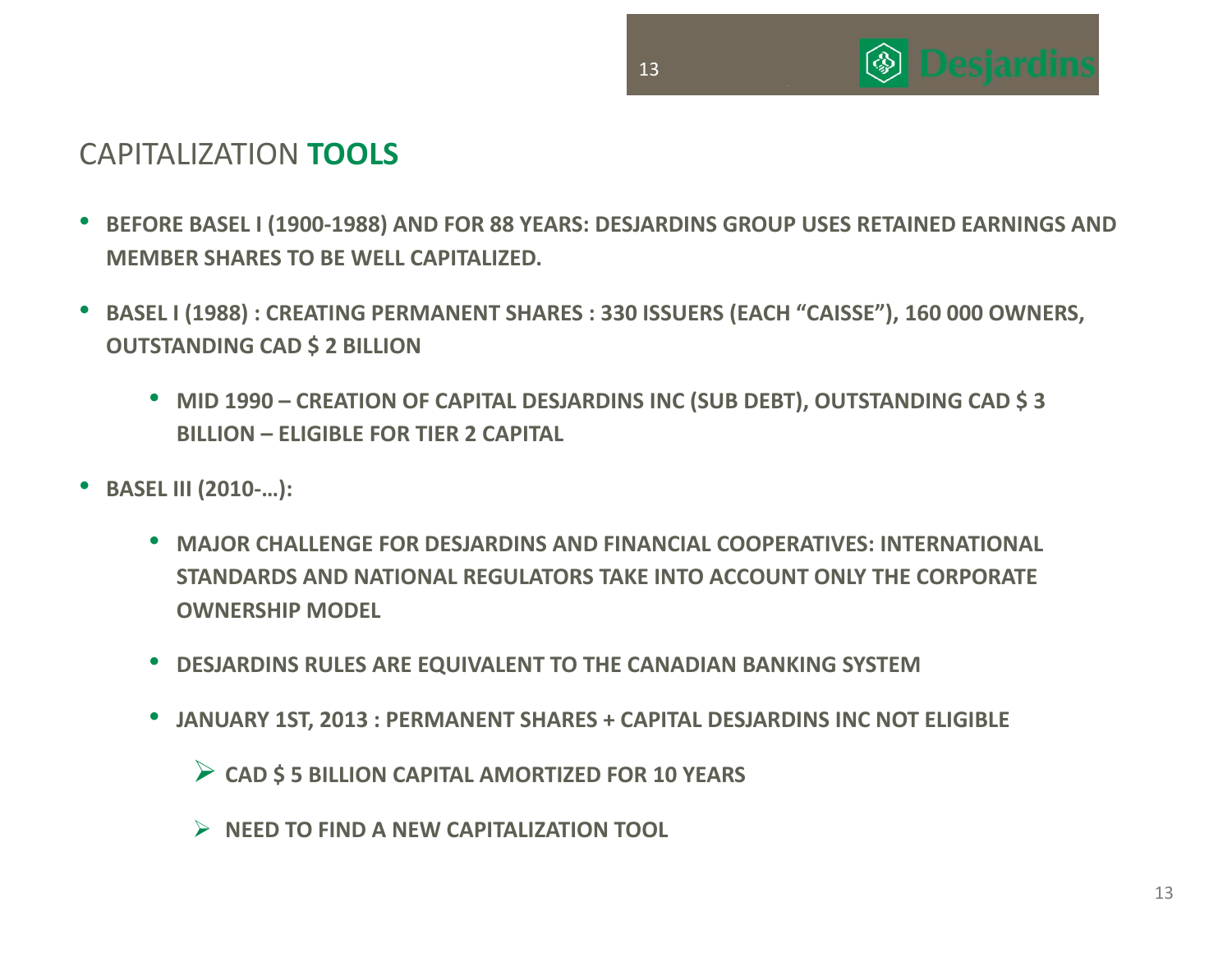



#### New Capital instrument – **"FEDERATION CAPITAL SHARE "**

**FOLLOWING THE INTRODUCTION OF BASEL III, DESJARDINS GROUP HAD TO DEVELOP A NEW INSTRUMENT OF CAPITALIZATION THAT WAS ELIGIBLE FOR CET 1 (THE BEST CAPITAL TO ABSORB LOSSES UNDER THE NEW REGULATORY FRAMEWORK).**

- **CREATION OF A QUALIFYING CAPITAL – COMMON EQUITY TIER 1 (CET 1) – CALLED "FEDERATION CAPITAL SHARE "**
- • **REDUCED FROM 350 ISSUERS TO A SINGLE ISSUER SINCE THE REGULATORY CAPITALIZATION REQUIREMENT APPLIES AT THE CONSOLIDATED LEVEL**
- •**INTERNAL DISTRIBUTION NETWORK AND SECONDARY MARKET**
- • **MECHANISM IN PLACE TO EFFECTIVELY ALLOCATE CAPITAL AMONG THE VARIOUS SUBSIDIARIES**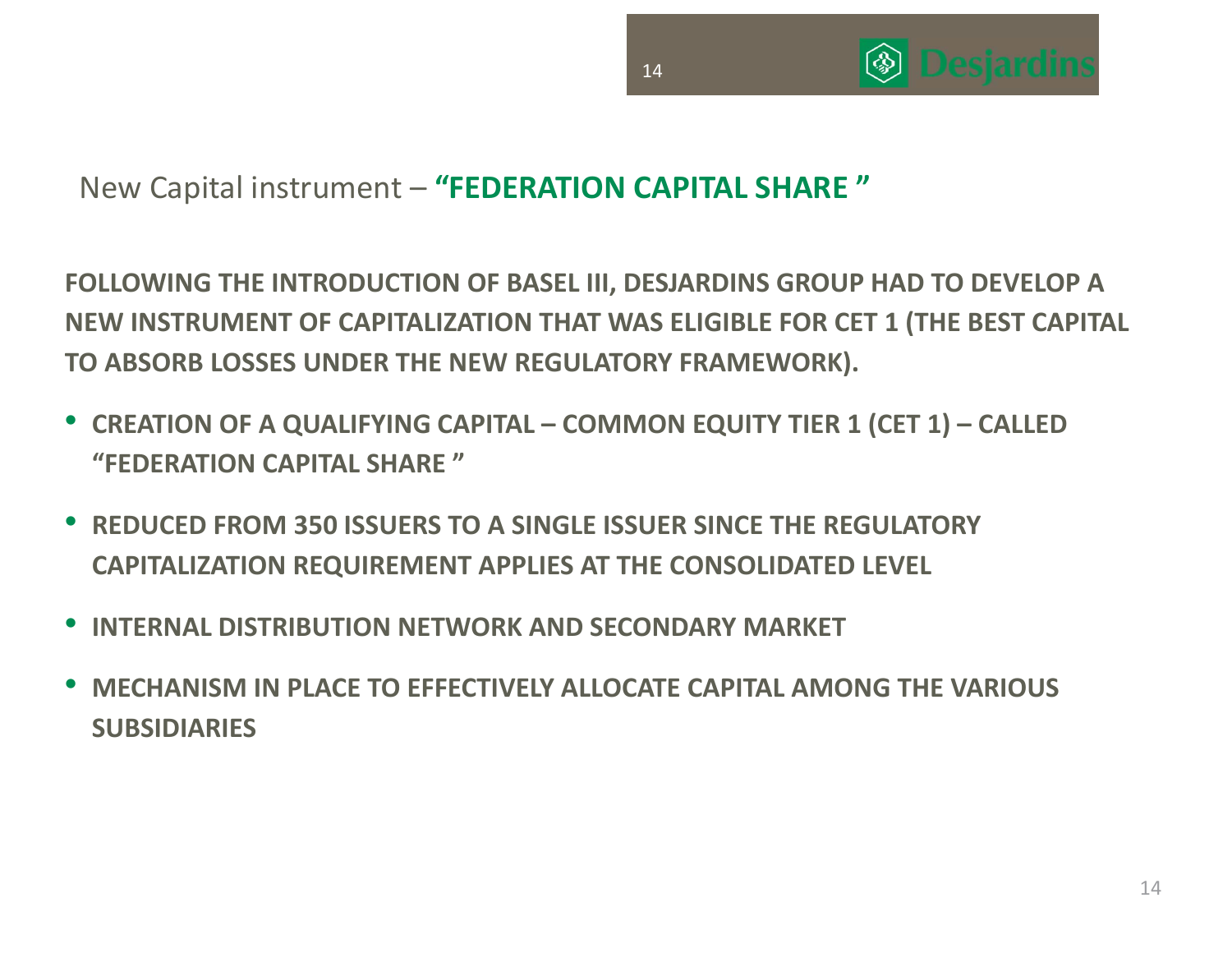

#### CAPITAL **STRUCTURE DESJARDINS**

| <b>REGULATORY CAPITAL (\$MN)</b>                        | Q2 2015 | 2014    |
|---------------------------------------------------------|---------|---------|
| <b>CET 1 CAPITAL</b>                                    |         |         |
| Eligible capital instruments                            | 3,248   | 2,486   |
| Capital instruments subject to phase out                | 1,471   | 1,681   |
| Reserves                                                | 12,951  | 11,476  |
| Undistributed surplus earnings                          | 1,045   | 1,436   |
| Other (including regulatory adjustments and deductions) | (2,508) | (1,816) |
| <b>ADDITIONAL TIER 1 CAPITAL</b>                        | 19      | 24      |
| <b>TOTAL TIER 1 CAPITAL</b>                             | 16,226  | 15,287  |
| <b>TIER 2 CAPITAL</b>                                   |         |         |
| Senior notes subject to phase out                       | 2,164   | 2,474   |
| Eligible collective allowance                           | 284     | 291     |
| Other (including regulatory adjustments and deductions) | (793)   | (673)   |
| <b>TOTAL REGULATORY CAPITAL (Tier 1 and Tier 2)</b>     | 17,881  | 17,379  |
| <b>CET 1 CAPITAL RATIO</b>                              | 16.0%   | 15.7%   |
| <b>TIER 1 CAPITAL RATIO</b>                             | 16.0%   | 15.8%   |
| <b>TOTAL CAPITAL RATIO</b>                              | 17.7%   | 17.9%   |
| <b>LEVERAGE RATIO</b>                                   | 7.2%    |         |
| RISK-WEIGHTED ASSETS (\$MN)                             | 101,240 | 96,923  |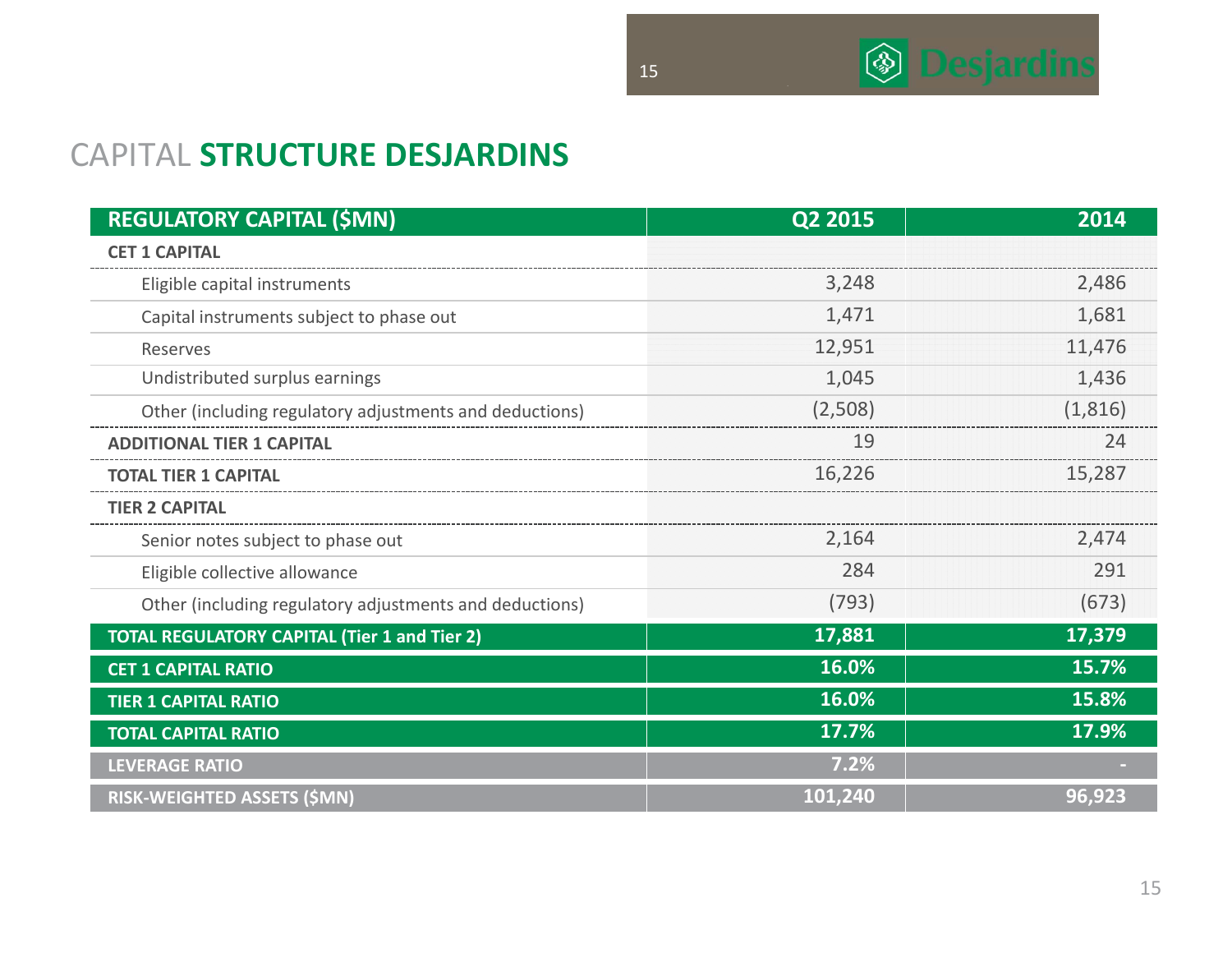

## Pros and cons of **"FEDERATION CAPITAL SHARE"**

**PROS:**

- **NO VOTE TO FEDERATION CAPITAL SHARE OWNER**
- **1 MEMBER = 1 VOTE**

**CONS:**

- **CAN PUT PRESSURE ON THE COOPERATIVE IF MANY REDEMPTION REQUESTS AND NOT ENOUGH REQUISITION OF OTHER MEMBERS**
- **CAN REDUCE THE VOLUME OF BUSINESS IF THE MEMBER IS NO LONGER ABLE TO SELL ITS SHARE**

**WHICH COOPERATIVE SHOULD USE THIS TYPE OF INSTRUMENT?**

- **LARGE ENOUGH FINANCIAL COOPERATIVES TO ENSURE A MINIMUM VOLUME OF ISSUANCE AND AN EFFECTIVE SECONDARY MARKET**
- **ABLE TO AVOID CONCENTRATION OF SHARES BY A LIMITED NUMBER OF MEMBERS**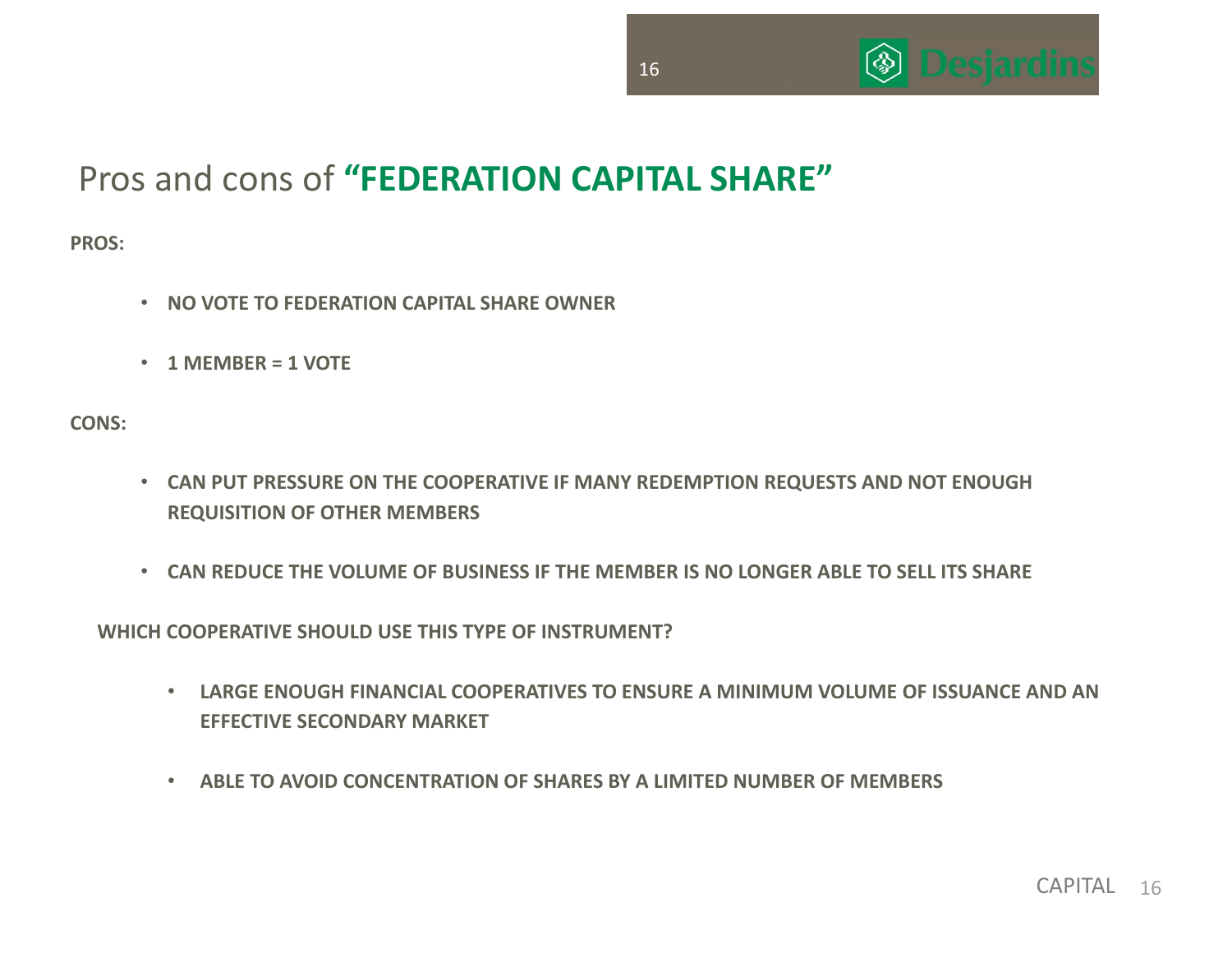

 $\circledast$ 

## ISSUES AND **CHALLENGES**

**DESPITE OUR SUCCESS WITH "FEDERATION CAPITAL SHARES", THIS FORM OF CAPITAL REMAINS THE ONLY ONE WE CAN ISSUE UNDER BASEL III.**

- **NON‐VIABILITY CONTINGENT CAPITAL (NVCC) CONDITIONS ARE NOT YET DEFINED (TIER 1 AND 2) FOR COOPERATIVES IN CANADA**
- **ABILITY TO ISSUE SHARES IS LIMITED BECAUSE OUR MEMBERS ARE LIMITED TO THE PROVINCE OF QUEBEC**
- **ISSUANCE TO OUR MEMBERS MAY BE INSUFFICIENT IN THE FUTURE COMPARED TO OUR DESIRED GROWTH**
- **ISSUANCE TO NON‐MEMBERS REPRESENTS A SIGNIFICANT CHANGE (LEGISLATIVE, MARKET CREATION, DISTRIBUTION, CONTROL, ETC.) BUT MUST BE ASSESSED AND WE WILL TAKE INTO ACCOUNT THE EXPERIENCE OF OTHER COOPERATIVES IN THIS MATTER**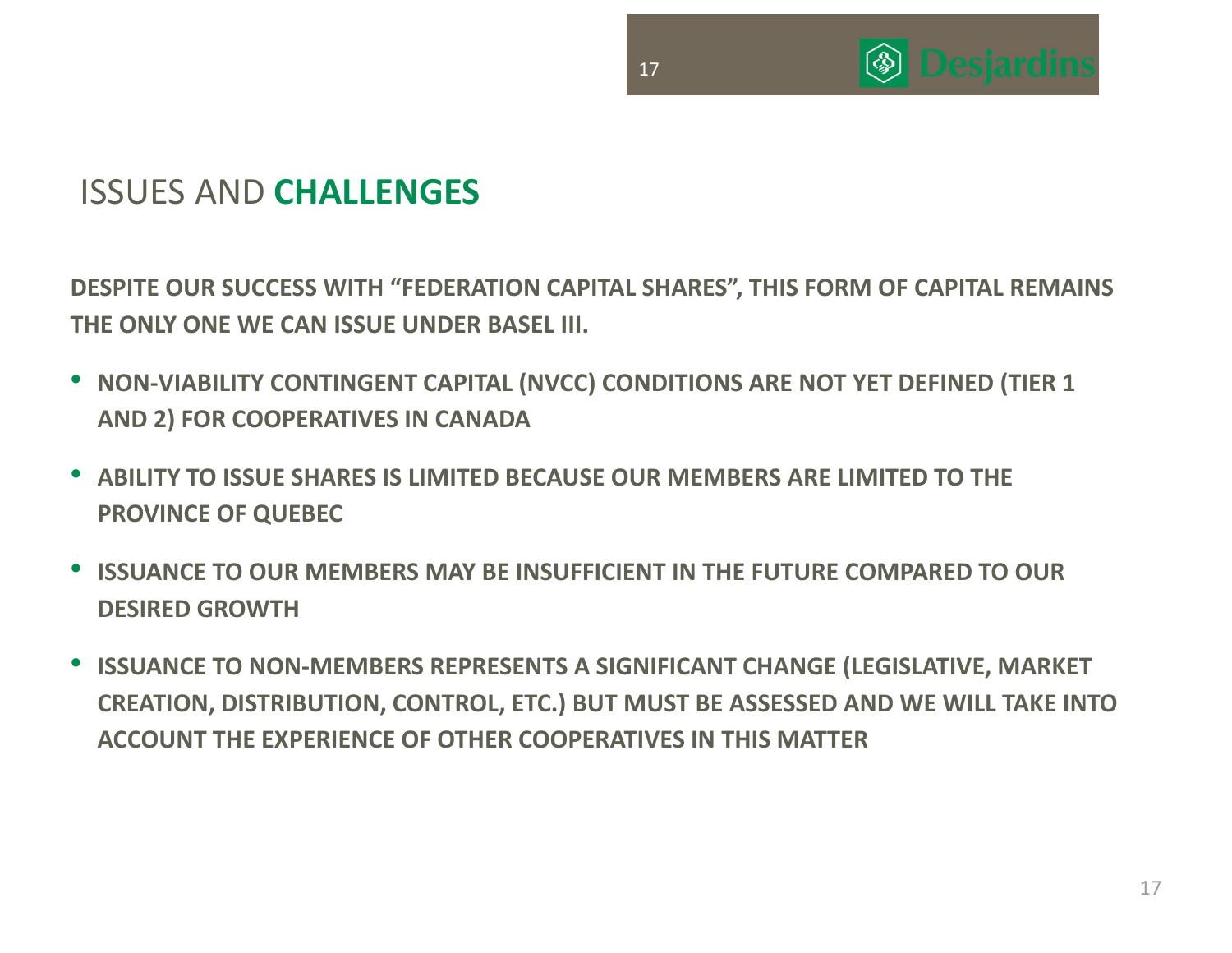

**Self-generation of capital, profitability and productivity**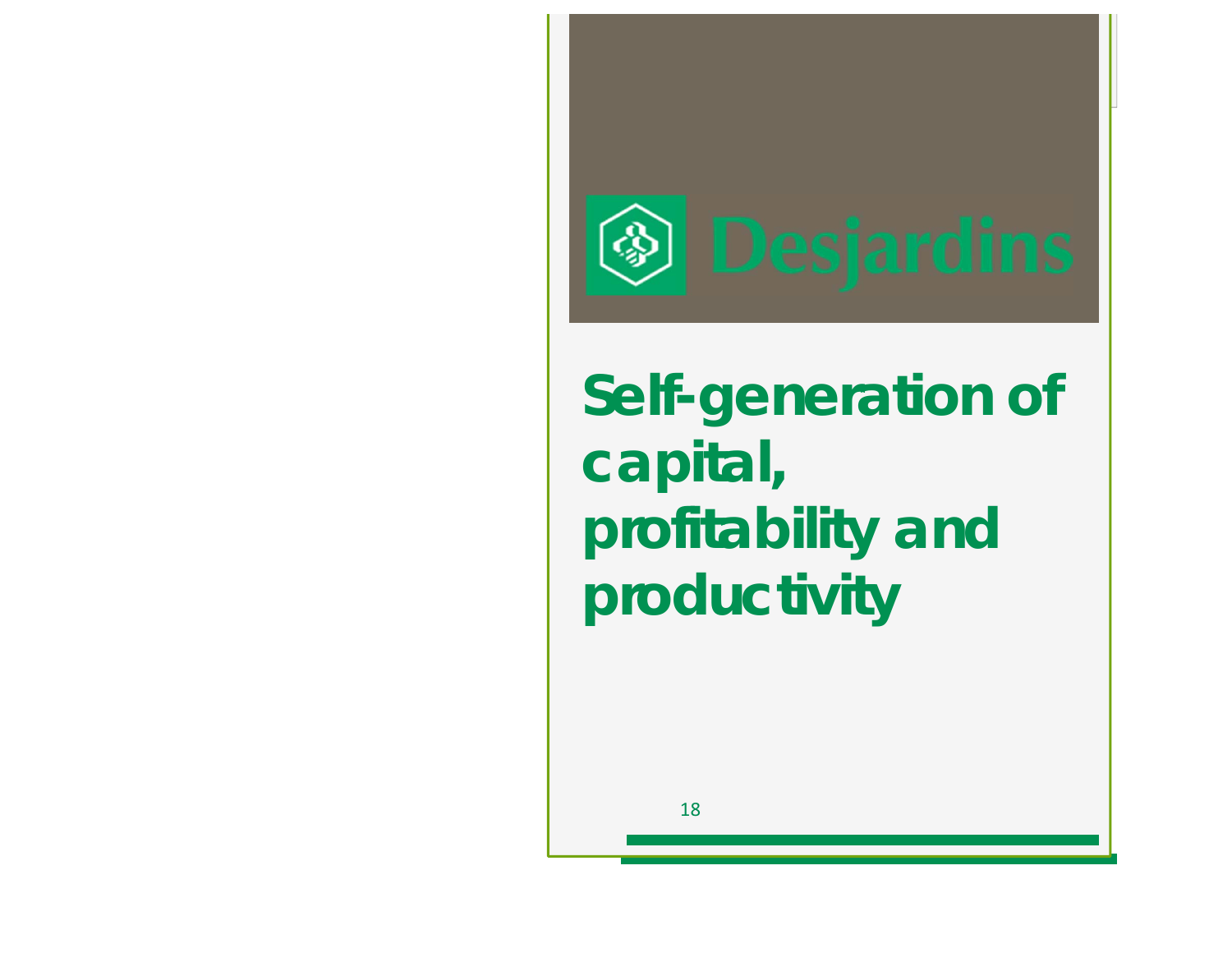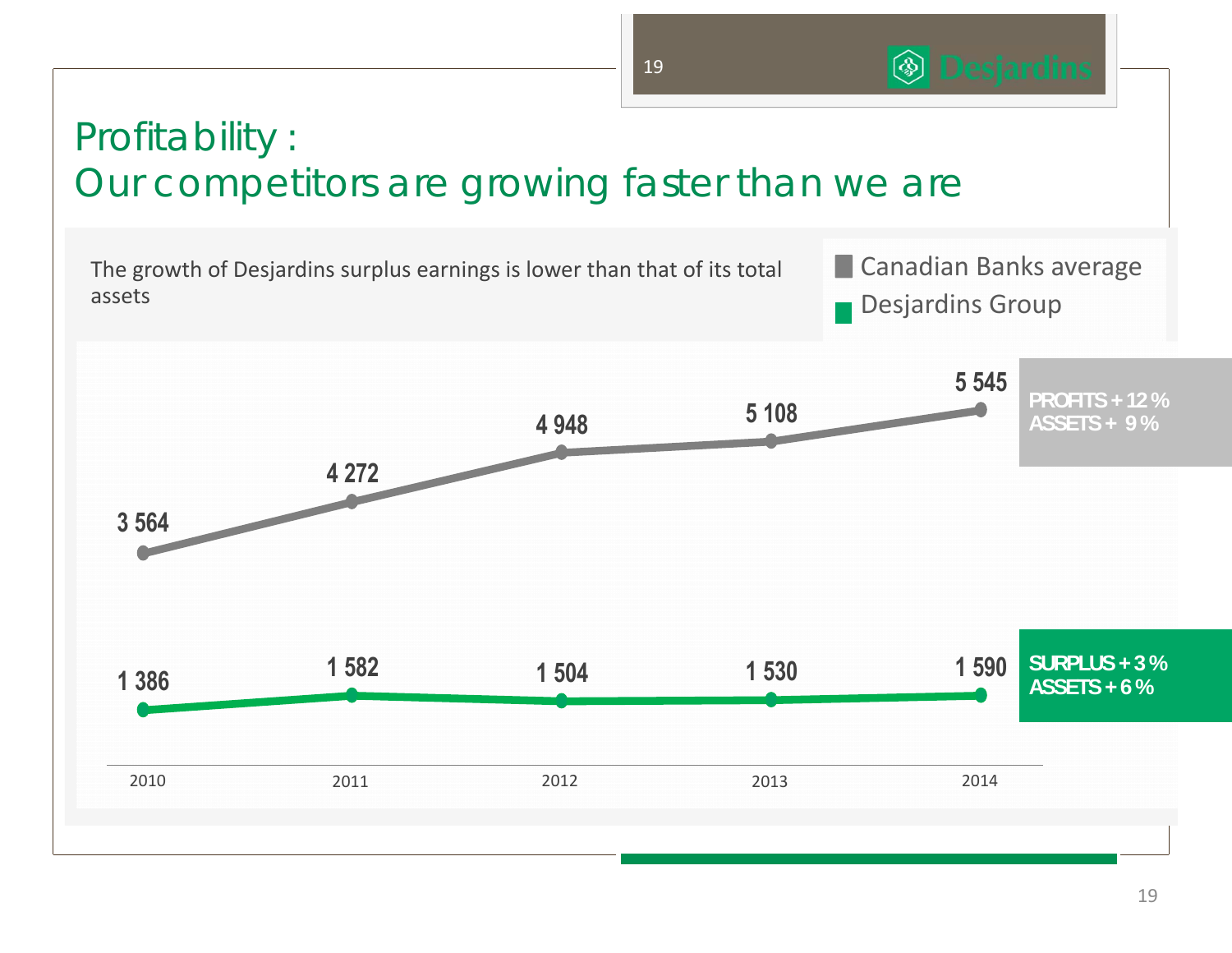



#### Coop or not, **we must follow the same rules :**



#### **Sustainable growth rule**

**Self‐generation of capital rule**

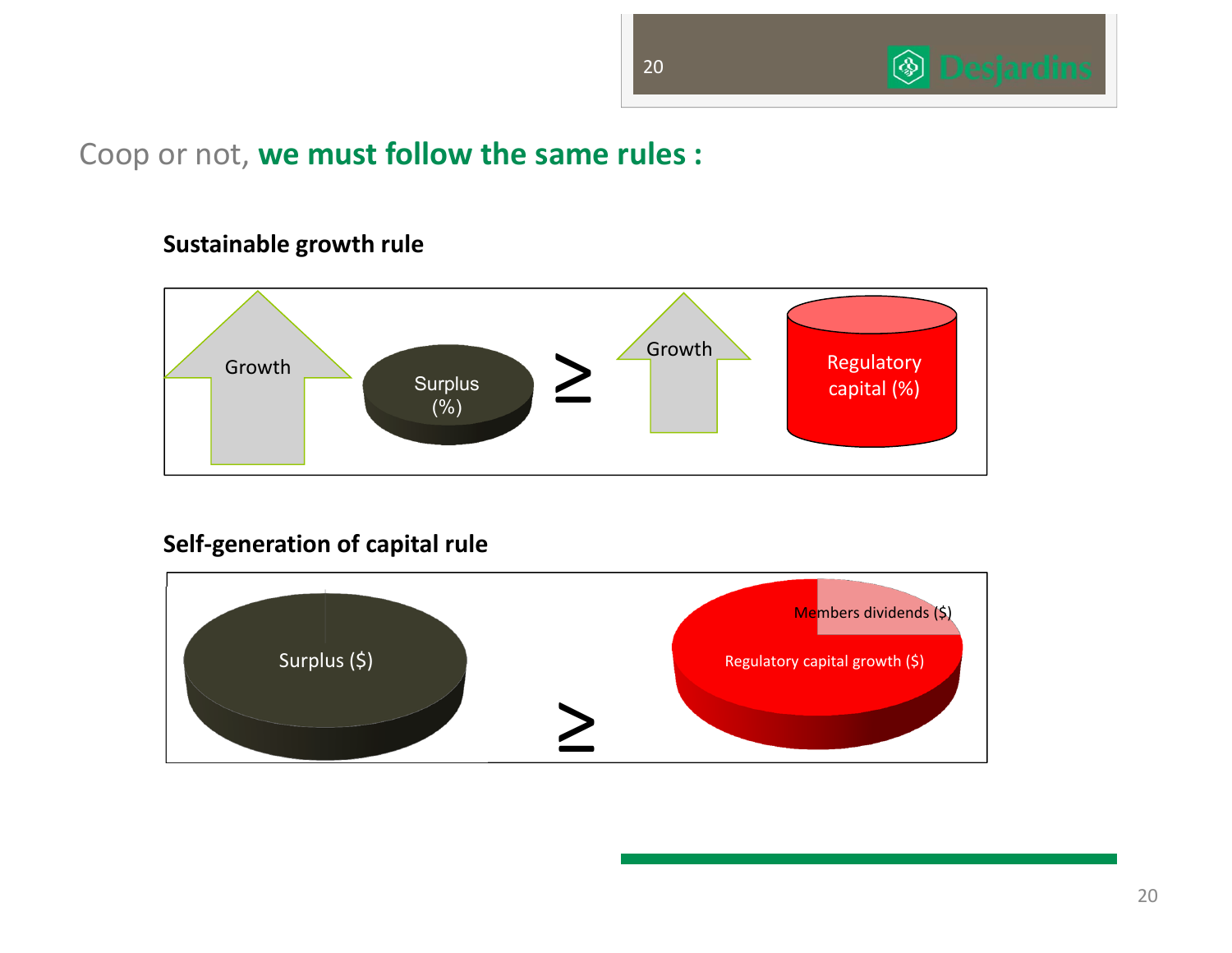# At what level of **productivity and profitability should cooperatives be?**

- • **RETAINED EARNINGS REMAIN OUR MAIN SOURCE OF CAPITALIZATION.**
	- **SO WE HAVE TO BE PROFITABLE AND PRODUCTIVE TO SUPPORT OUR GROWTH.**

21

 $\circledS$ 

- • **THE PERCEPTION OF THE MEMBERS MAY BE DIFFERENT. MEMBERS DO NOT ALWAYS SEE THE NECESSITY OF HAVING A SURPLUS.**
- • **THE REALITY IS THAT WE MUST OFFER THE SAME PRODUCTS AS OUR COMPETITORS WITH APPROPRIATE PRICING.**
- • **WE ALSO NEED GROWTH OF OUR CAPITAL IN THE FUTURE TO OFFER THE PRODUCTS THAT MEMBERS NEED, SUCH AS MORTGAGES.**
- • **THE HISTORICAL GROWTH OF DESJARDINS WAS A RESULT OF INTERNAL CAPITAL GROWTH. THE SUSTAINABILITY OF DESJARDINS IS ASSURED BY AN ADEQUATE PRODUCTIVITY AND PROFITABILITY.**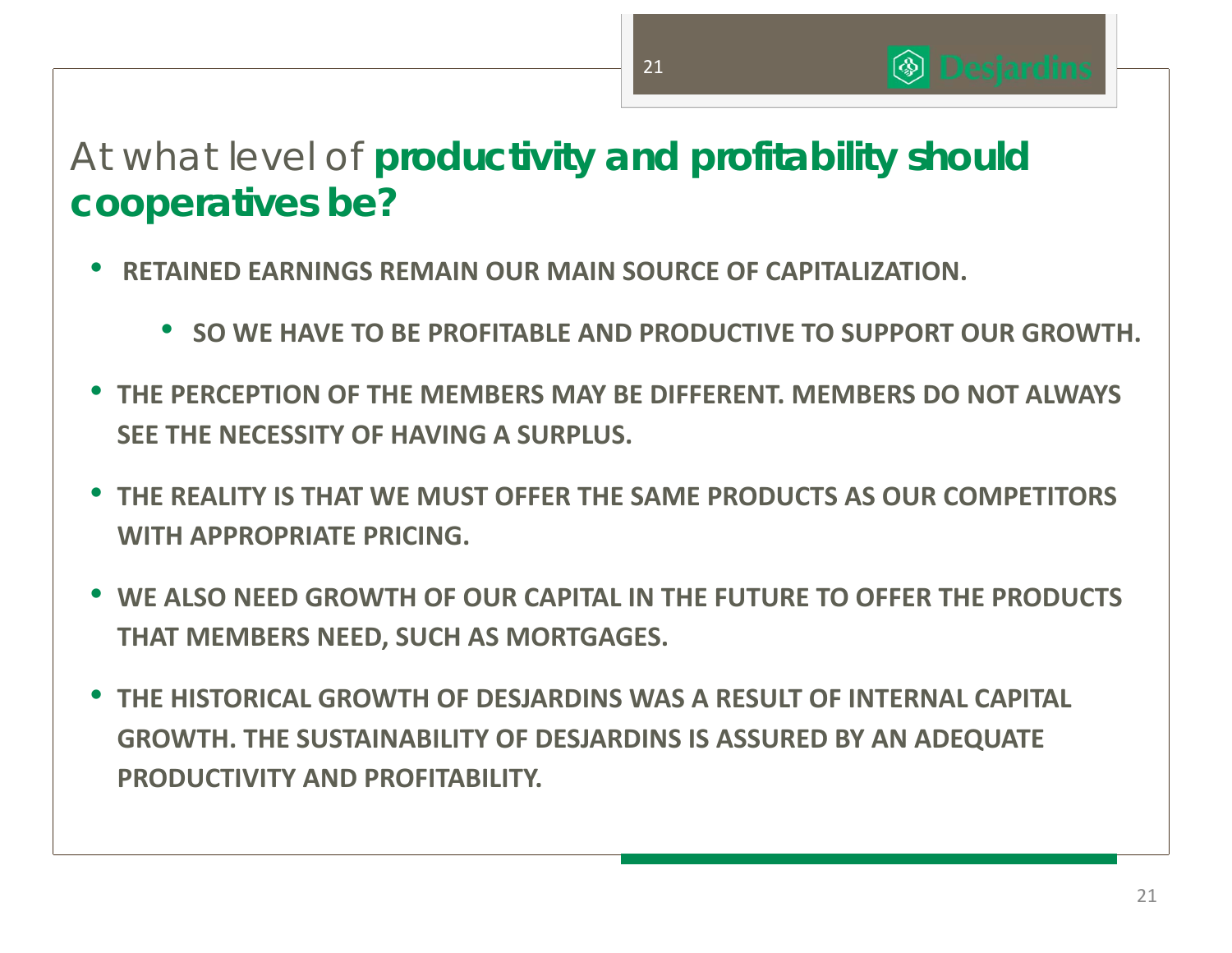## $\circledast$

# **Conclusion**

- **COOP ARE NOT ALL THE SAME : THE CAPITAL STRUCTURE WILL DIFFER DEPENDING ON THE INDUSTRY AND REGULATION CAN HAVE AN IMPORTANT ROLE FOR REGULATED COOPERATIVES.**
- • **DESJARDINS, DURING ITS 115 YEARS OF EXISTENCE, HAS FAVORED TWO TYPES OF CAPITALIZATION INSTRUMENTS : SURPLUS EARNINGS PAID TO THE RESERVE AND SHARE ISSUE TO MEMBERS.**
- **REGULATORY ENVIRONMENT HAS CHANGED CAPITALIZATION INSTRUMENTS OFFINANCIAL COOPERATIVES AND WILL CONTINUE TO DO SO IN THE COMING YEARS.**
- **DESJARDINS HAD TO DEVELOP A NEW INSTRUMENT FOR CAPITALIZATION ISSUANCE TO MEMBERS AND STILL FACES CHALLENGES AND ISSUES.**
- **COOPERATIVES REMAIN IN COMPETITION WITH THE CORPORATE OWNERSHIPMODEL. THEY MUST EVOLVE. THEY MUST REMAIN PROFITABLE AND PRODUCTIVE TO BE COMPETITIVE.**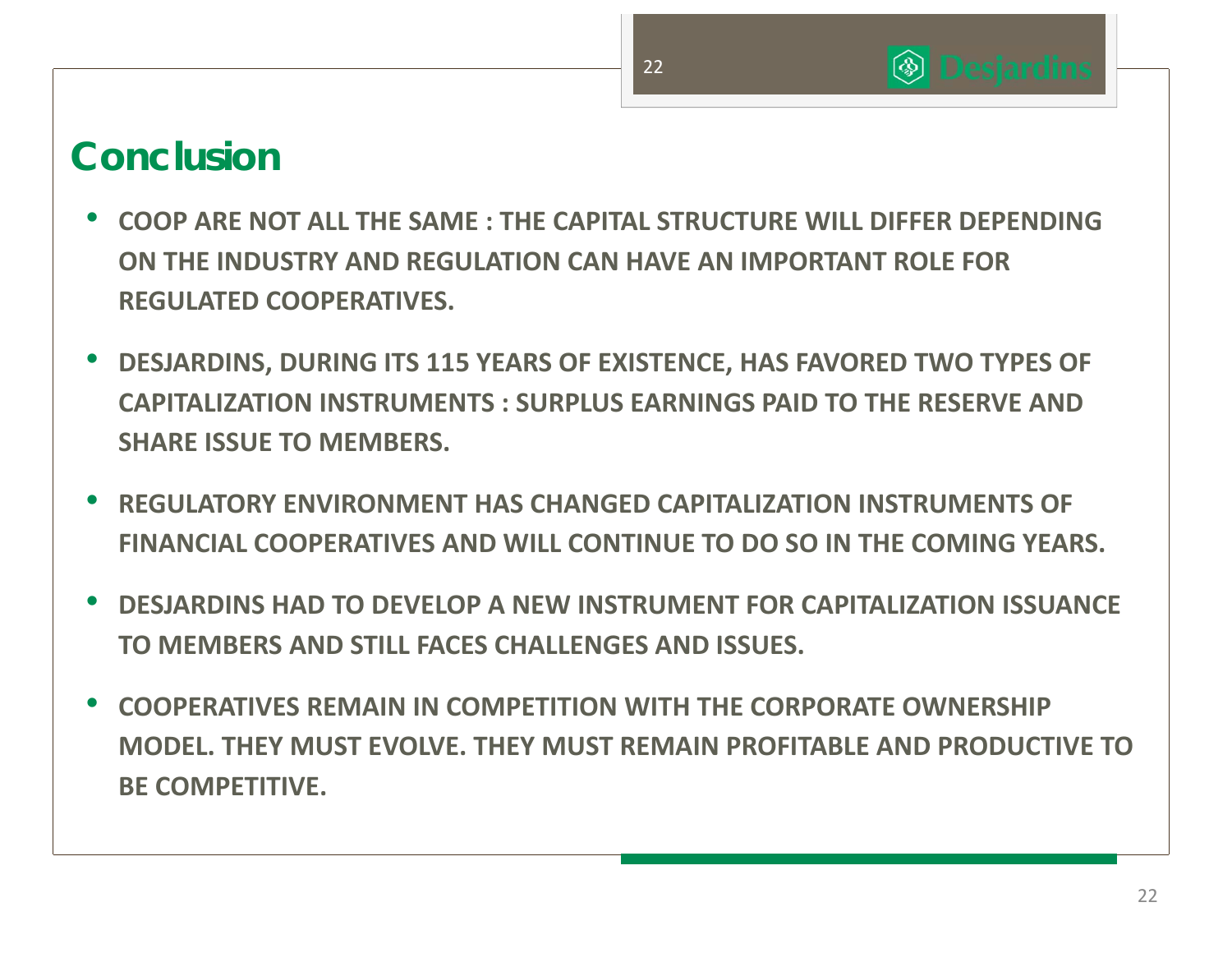

**QUEBEC INTERNATIONAL<br>2016 SUMMIT** 

## **The Power to Act**

**For more information: VISIT OUR BOOTH Win a free pass**

**Where: Quebec City, Canada When: October 11 to 13, 2016 Why: Get tools for newest business developments Business networking Celebrate the cooperatives and mutuals successProve our Power to Act for a sustainable economy**

**www.intlsummit.coop**